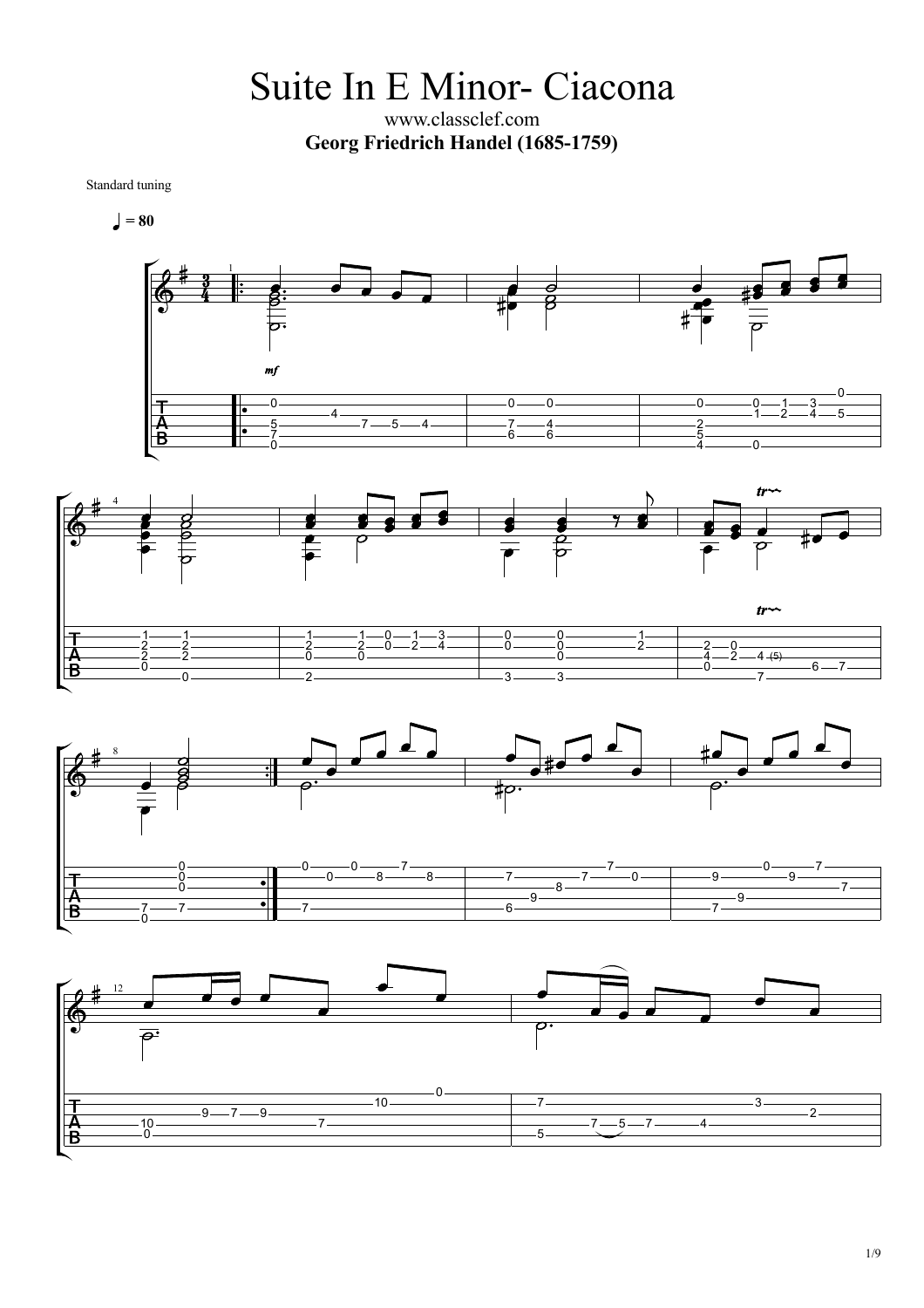





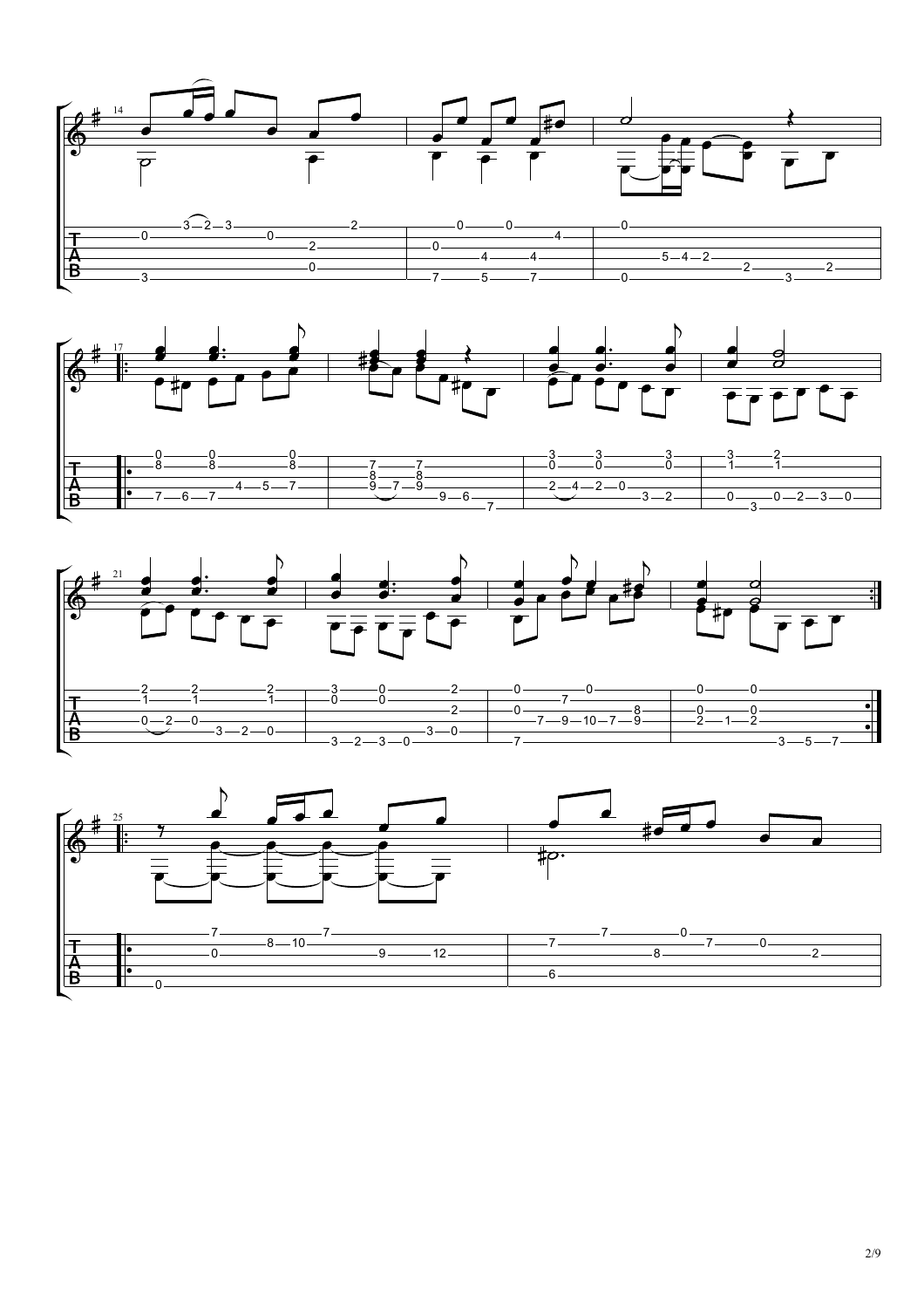







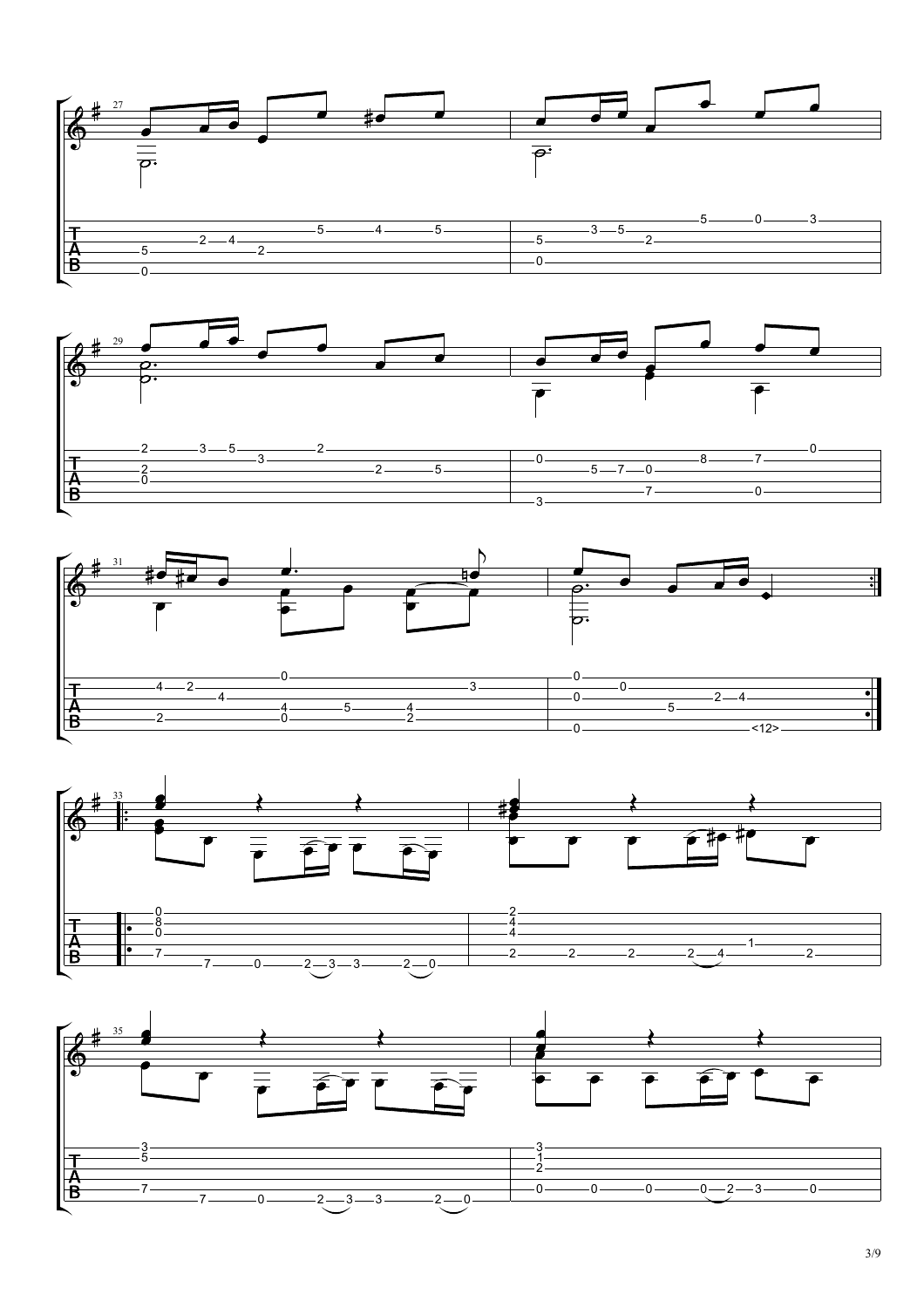







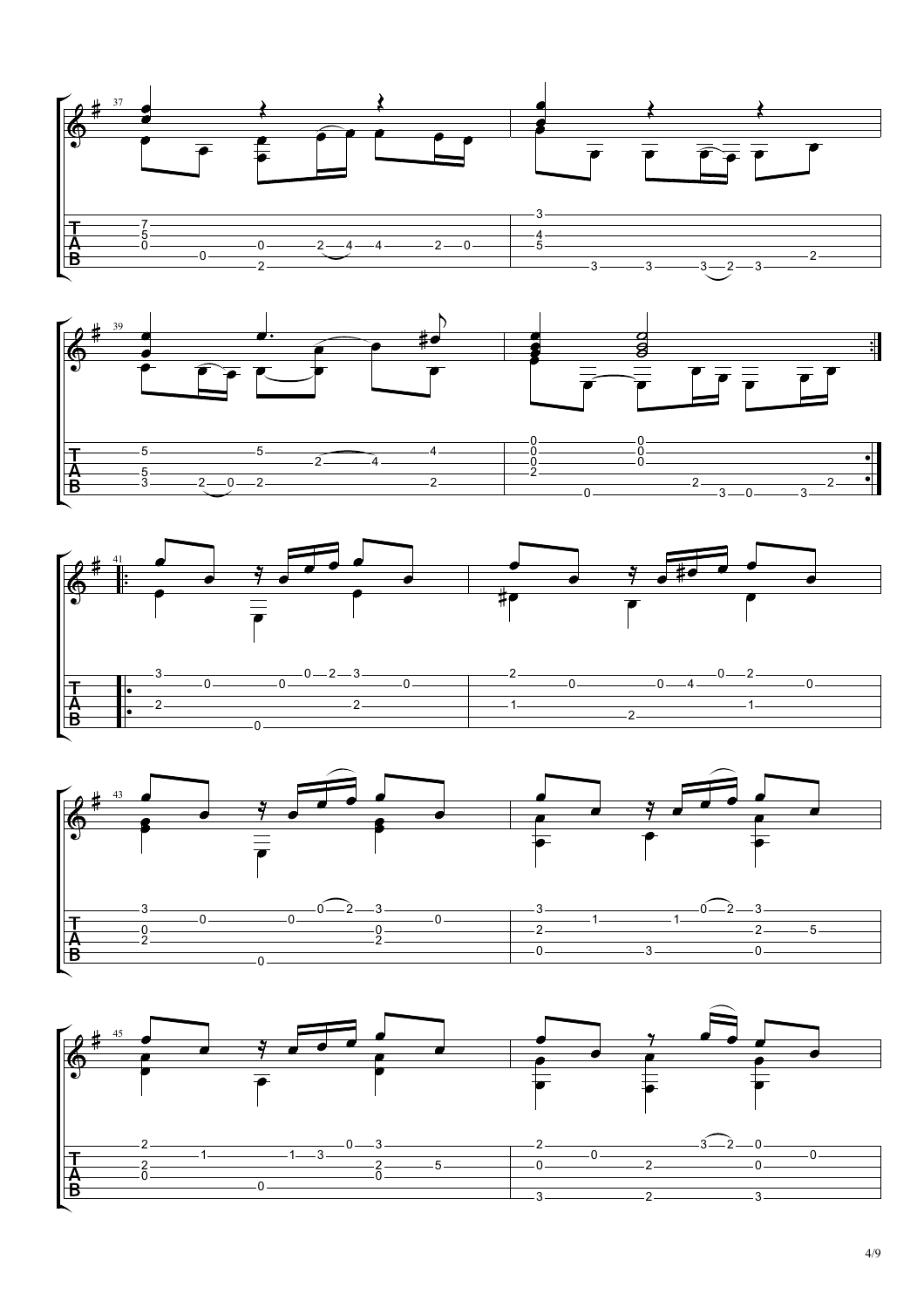





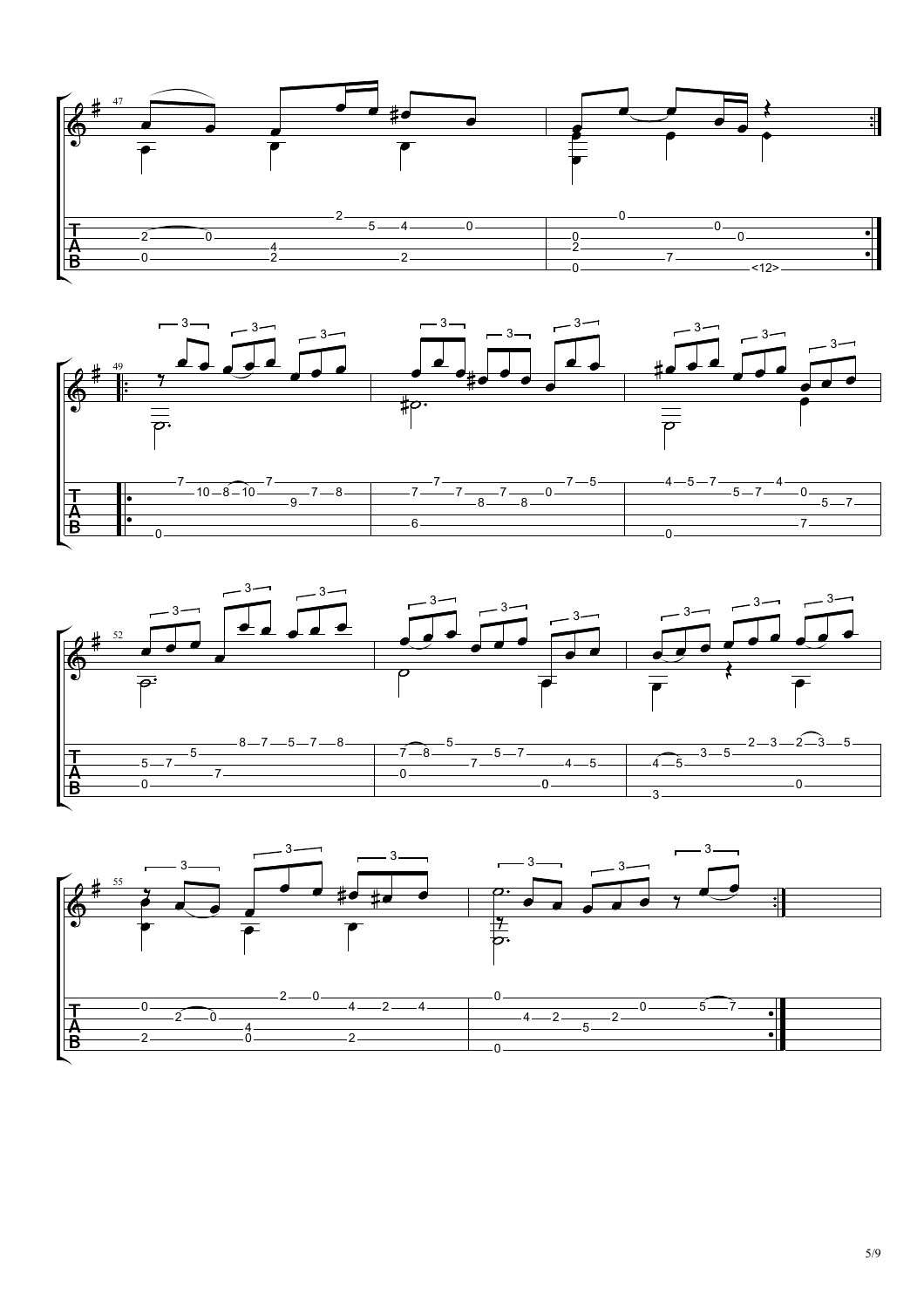







6/9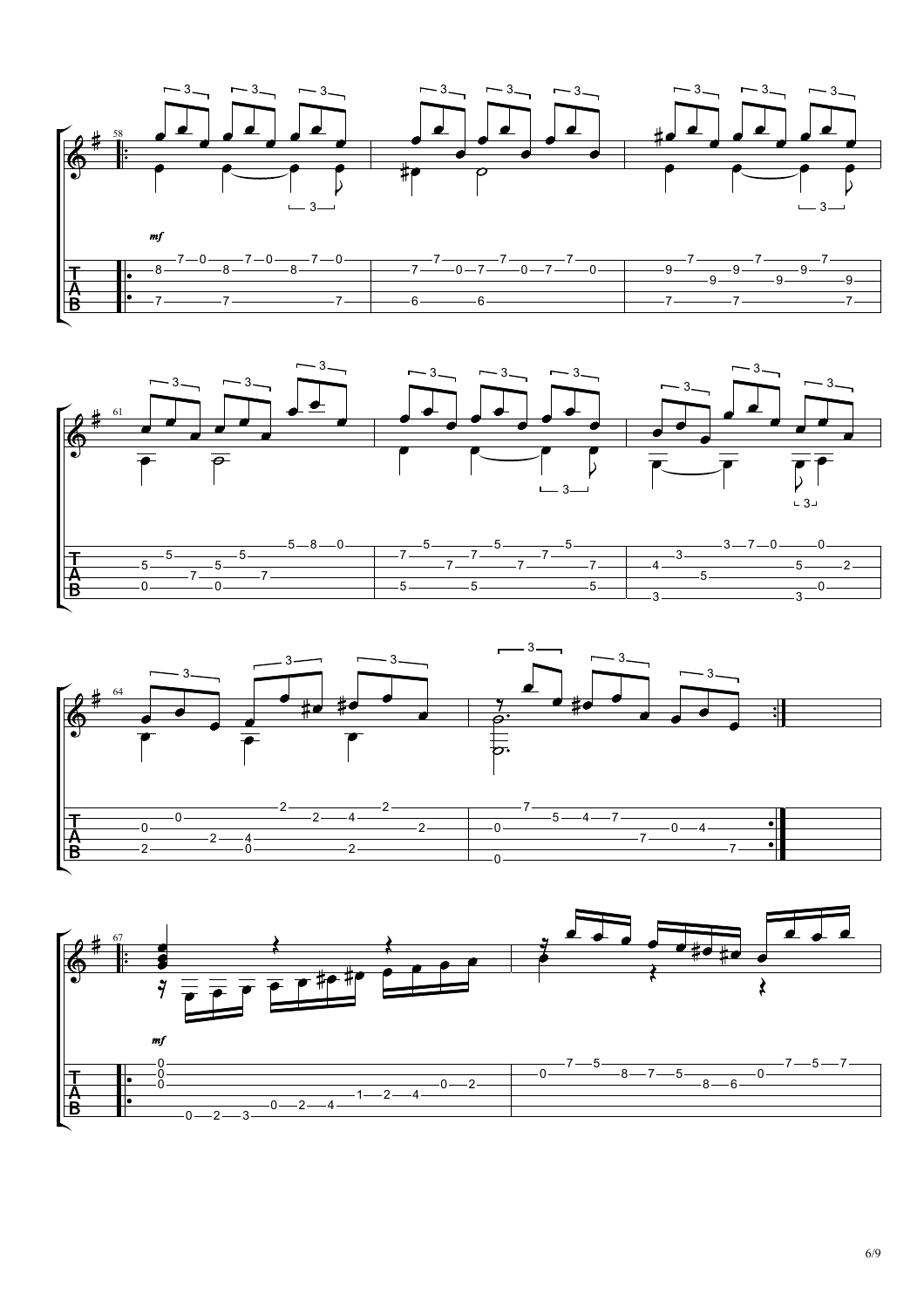





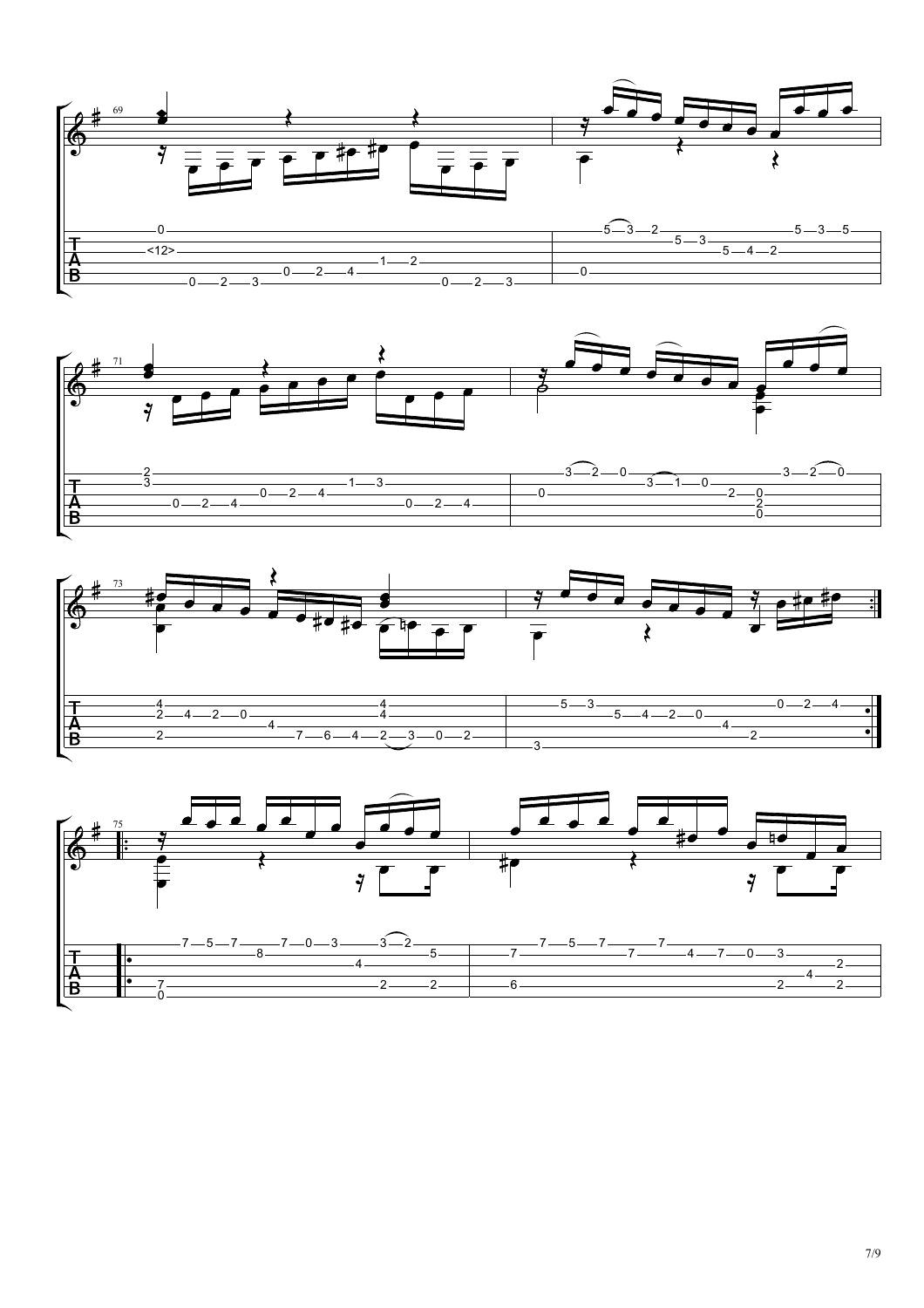